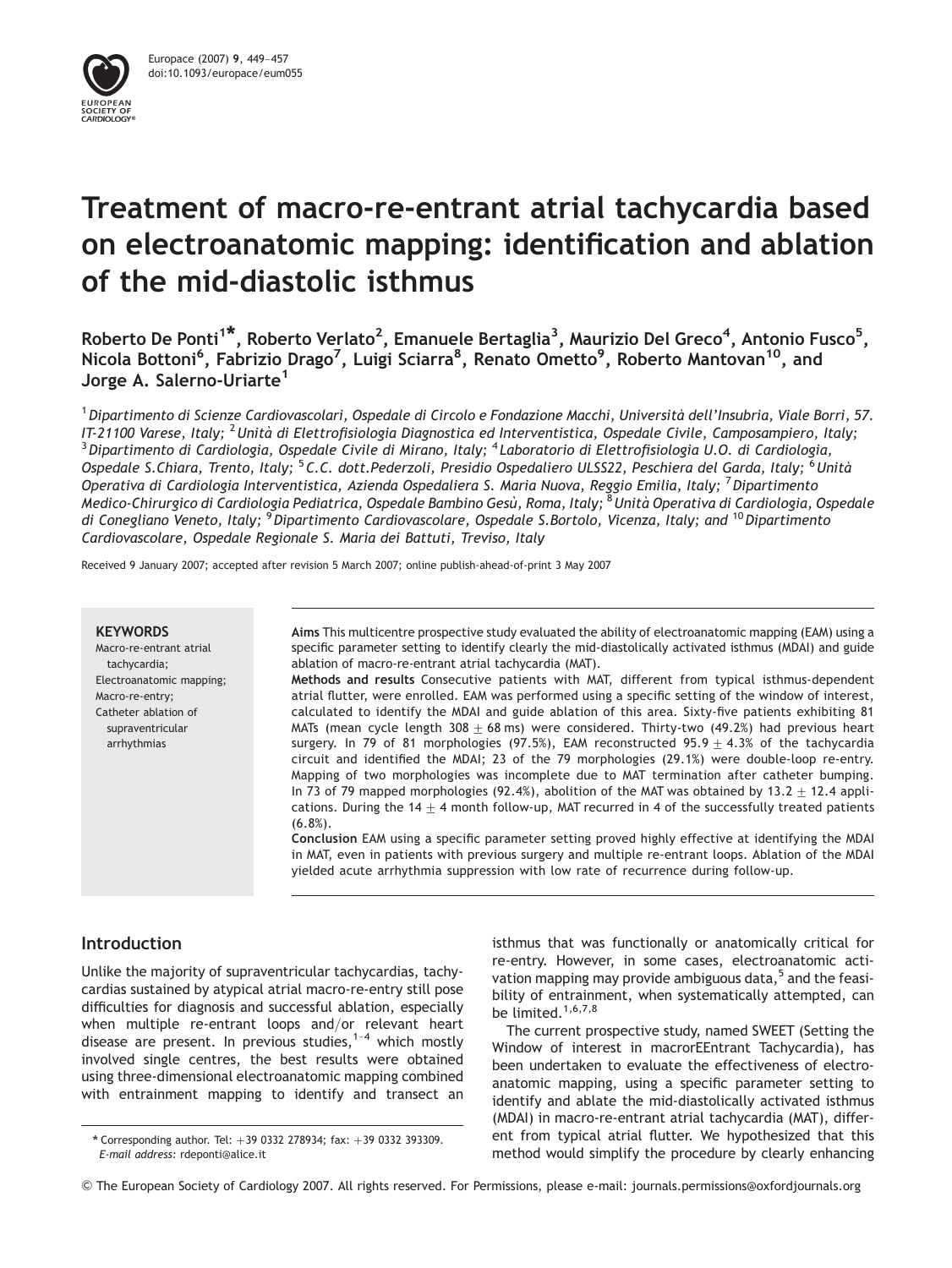the MDAI of re-entry on the activation map and guiding ablation of this area. Multiple centres were involved in order to assess the broader applicability of this method and consistency of outcome.

# Methods

# Patient selection criteria

This was designed as a descriptive study involving 10 Italian centres. From 1 January 2004 to 31 December 2004, consecutive patients with recurrent, drug-refractory, sustained MAT showing stable tachycardia cycle length (TCL) were enrolled. Patients were included irrespective of their age, sex, presence of structural heart disease, and prior cardiac surgery. Both spontaneous and induced MAT morphologies were considered. Stable TCL was defined as TCL with beat-to-beat variations not exceeding 10% and 30 ms. Assessment of the macro-re-entrant nature of the tachycardia was based on commonly used electrophysiologic criteria.<sup>1,3</sup> Only patients exhibiting a single-arrhythmia morphology with a surface electrocardiographic pattern of typical or reverse atrial flutter, in whom a peritricuspid isthmus-dependent circuit was confirmed by intracavitary conventional criteria, were excluded, since ablation strategy is obvious in these cases. Patients with typical isthmusdependant atrial flutter associated with atypical re-entry forms were included, but mapping and ablation data of the typical forms were excluded from this analysis to avoid the bias of an increased mapping and ablation success rate, easily obtained in typical isthmusdependent atrial flutter. Other exclusion criteria were (i) evidence of intracavitary thrombus detected by transoesophageal echocardiography and (ii) any comorbidity that rendered anticoagulant and heparin administration impossible before, during, and after the procedure. The study was approved by each centre's institutional review board, and all patients gave written informed consent.

#### Electroanatomic mapping

The Carto system (Biosense-Webster Inc., Diamond Barr, CA, USA) was used, with a coronary sinus atriogram as reference signal. In this system, the duration of the window of interest corresponds to the interval of the arrhythmia cycle considered for activation and voltage mapping. For each MAT morphology, the backward and forward intervals of the window of interest (Figure 1) were calculated according to the following formulas:

$$
Backward\ interval = \frac{TCL - DUR^{PW}}{2} + Interval^{PWonset-ref}
$$

#### Forward interval  $=$  (TCL  $-$  Backward interval)  $\times$  0.90,

where DUR<sup>PW</sup> is the duration of the surface P-wave during MAT (interval 'a' in Figure 1), and Interval<sup>PWonset-ref</sup> is the interval between the onset of the P-wave and the reference signal (interval 'b' in Figure 1), which has a negative value when the reference signal precedes the P-wave onset. The P-wave onset and duration were measured on the 12 leads synchronously displayed at a sweep speed of 100 mm/s, as shown in Figure 2. Using this formula, the onset of the window of interest is set in mid-diastole, and its duration spans between 90 and 95% of the TCL. As a consequence, in the colour-coded activation map, red and orange identify mid- and late-diastolic activations, respectively, and dark blue and purple identify early- and mid-diastolic activations, respectively. The remaining colours identify areas of systolic activation. The interface between the red area and the purple area identifies the MDAI of the re-entrant circuit. Since clear identification of the surface P-wave is the key point when using this method, carotid sinus massage or intravenous adenosine bolus was used to obtain a temporary atrioventricular conduction block.



Figure 1 Method for calculating the backward and forward intervals of the window of interest during MAT. The top tracing shows the P-wave on lead II, whereas the second tracing is a schematic representation of the reference signal. Interval 'a' is the duration of the P-wave during tachycardia, and interval 'b' is measured from the P-wave onset to the reference signal.

Mapping was commenced in the right atrium and was continued in the left if a right-sided circuit was excluded. Mapping was continued until a complete electroanatomic reconstruction was obtained, and the interval between the earliest and latest activated sites was  $\geq$  90% of the TCL. In case of multicomponent or fragmented potentials, the first sharp deflection was annotated. Signals inscribed in the part of the tachycardia cycle outside of the limits of the window of interest (that spans 90–95% of the TCL) were annotated with respect to the reference signal as early if the first sharp deflection preceded the window of interest limits or late if it followed. Regions with no signal distinguishable from baseline noise (0.05 mV) were defined as electrically silent and were displayed in grey. Sites with double potentials separated by  $\geq$  50 ms, indicative of conduction block with activation detour, were tagged with blue dots. After completion of electroanatomic mapping, the MDAI was identified; its extension and the value of bipolar voltage were measured. Conduction velocity across the MDAI was also calculated and compared with the conduction velocity of three segments on the outer loop, in the direction of the propagating wavefront. To better identify the course of re-entry, especially when multiple re-entrant loops were suspected, the propagation map was carefully analysed. During mapping, if the TCL became prolonged or the MAT was interrupted and no longer inducible due to catheter bumping in a critical area, point acquisition was terminated. If mapping was insufficient to precisely define the course of re-entry and the MDAI, the morphology was classified as incompletely mapped.

#### Validation by concealed entrainment

Entrainment was used to validate the mid-diastolic isthmus identified by electroanatomic mapping as the critical area of re-entry. Tachycardia was entrained at 90% of its cycle length. Concealed entrainment with a difference of  $<$ 10 ms between the TCL and the post-pacing interval confirmed a critical protected isthmus. If no capture occurred at 10 mA output, the catheter was repositioned at at least three different sites in the MDAI. In the case of discordance between entrainment mapping and electroanatomic mapping as to the definition of the critical area, extensive entrainment mapping had to be performed to redefine the re-entrant circuit. Entrainment validation was amended when any of the following events related to electrical stimulation was considered likely: (i) degeneration into atrial fibrillation (especially in morphologies with TCL  $<$  220–240 ms), (ii) conversion into another morphology, or (iii) termination of arrhythmia.

#### Ablation strategy

Ablation was aimed at the MDAI, with linear ablation of the whole extension of the MDAI. If MAT terminated during radiofrequency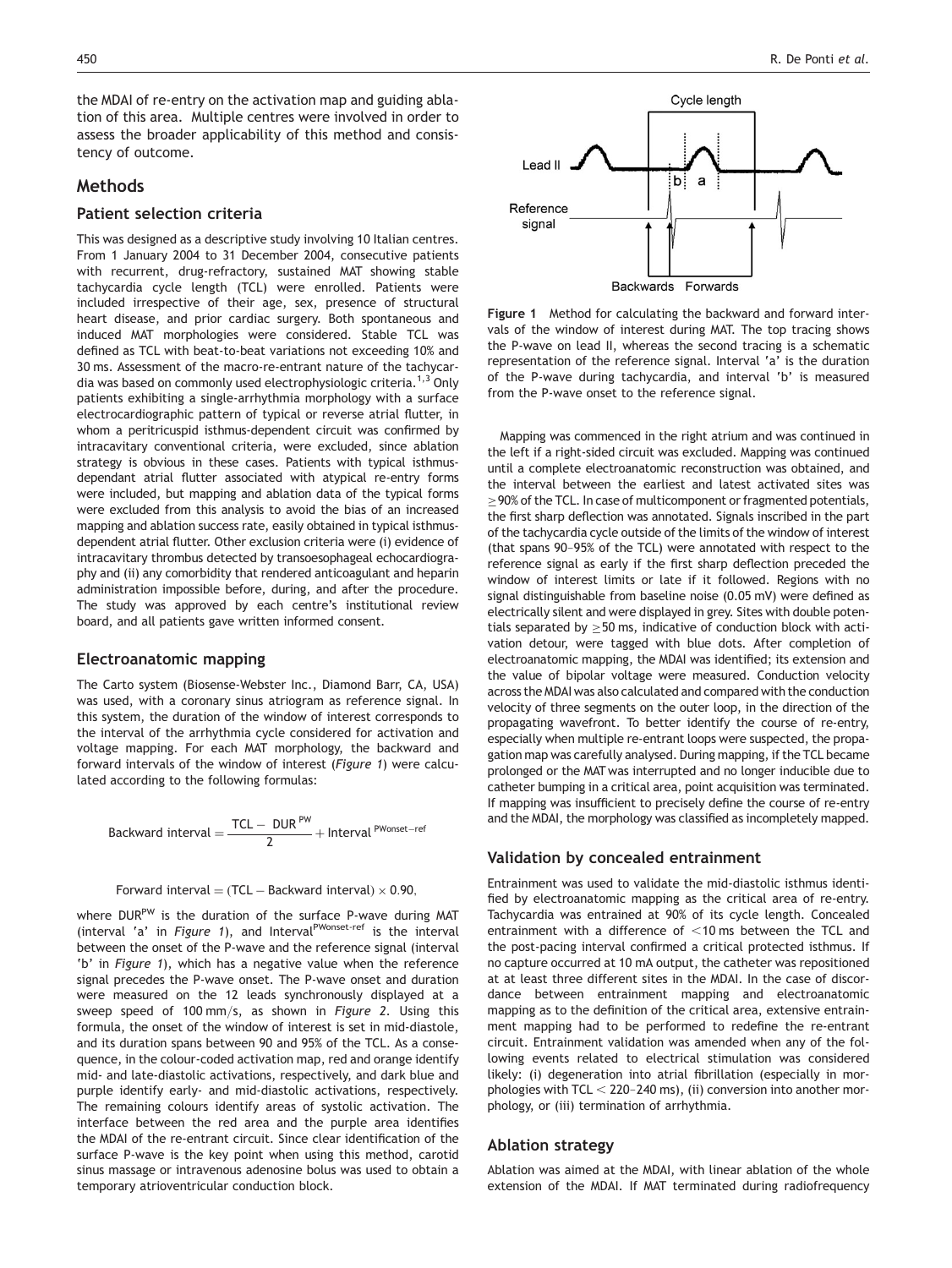

Figure 2 Surface 12-lead ECG of a MAT and an example of measurement of intervals 'a' and 'b'. (A) The 12 leads are synchronously displayed at 25 mm/s, showing an atypical P-wave pattern with a cycle length of 254 ms. (B) Interval 'a' is calculated as the maximum P-wave duration in all leads (124 ms) at a sweep speed of 100 mm/s. This sweep speed may represent an optimal compromise between lower and higher speeds, at which definition of the surface P-wave duration may be more difficult or less accurate. (C) Keeping the first caliper on the P-wave onset and moving the second caliper to the intracavitary reference, interval 'b' is calculated after sweep speed has been increased to 200 mm/s to better evaluate the intracavitary signal.

energy delivery, ablation was continued until disappearance of electrical signals and/or development of an activation pattern consistent with a continuous line of block in the target area during sinus or paced rhythm. In case of double-loop re-entry, the propagation sequence was carefully analysed to assess whether both loops shared the same MDAI. In case of shared MDAI, ablation was performed at this site, with the aim of abolishing both loops. When mapping was incomplete, the ablation strategy was developed by combining activation and voltage mapping data.

According to operators' preference at each centre, a 4 mm, 8 mm, or irrigated-tip catheter (Navistar, Biosense-Webster Inc., Diamond Barr, CA, USA) was used. The use of non-irrigated-tip catheters in the left atrium and in enlarged atrial chambers was strongly discouraged. When 4 mm or 8 mm tip catheters were chosen, the preset maximum temperature was  $65^{\circ}$ C and the maximum power was 65 and 80 W, respectively, unless contraindicated by the location of the ablation site. Ablation with irrigated-tip catheter was performed in temperature control mode, with a maximum preset temperature of  $43^{\circ}$ C and a maximum preset power of up to 50 W. The flow rate was set at 20 mL/s for power settings below 30 W, and 30 mL/s for power settings between 30 and 50 W. The maximum application duration for all catheters was preset at 60 s.

After arrhythmia interruption and ablation completion, induction attempts by programmed electrical stimulation with multiple extrastimuli and bursts were performed. If an organized arrhythmia was not inducible 30 min following termination of ablation, the procedure was terminated and considered acutely successful. If a new morphology with stable TCL was reproducibly inducible or converted from the index morphology during ablation, the arrhythmia was mapped and targeted for ablation, regardless of the fact that it was non-clinical. If MAT was not suppressed by ablation, accurate remapping was performed in the case of significant TCL prolongation to rule out even minor variations in the re-entrant circuit. Then, the procedure was considered unsuccessful and sinus rhythm restored by DC-shock.

## Follow-up

Patients were evaluated at follow-up visits and by Holter monitoring for at least 6 months, even if asymptomatic. Patients with symptom recurrence were invited to report to the physician in charge at each centre. If concomitant atrial fibrillation or ventricular arrhythmias were present, antiarrhythmic drugs that had been ineffective in

| Type of previous heart surgery<br>Table 1 |                    |
|-------------------------------------------|--------------------|
| Type of surgical intervention             | Number of patients |
| Repair of congenital heart disease        | 14                 |
| Mitral valvuloplasty                      | 6                  |
| Mitral valvuloplasty and surgical         |                    |
| pulmonary vein ablation                   |                    |
| Mitral valve replacement                  | 3                  |
| Aortic valve replacement                  |                    |
| Mitral and aortic valve replacement       | 5                  |
| Myocardial revascularization              |                    |
| Cardiac transplantation                   |                    |
| Total                                     | 37                 |

preventing MAT recurrence were continued. A second ablation procedure was offered to the patient if MAT recurred.

#### **Statistics**

Continuous variables are expressed as mean  $\pm$  SD, whereas categorical variables are expressed in percent. The Friedman ANOVA test was used to compare conduction velocities. Correlations were computed by means of Spearman's test. A one-sample z-test was used to analyse the difference between the percent value of the backward interval of the window of interest and the 50% value of the TCL. Mann–Whitney <sup>U</sup> test was used to compare the MDAI extension between patients with successful and those with unsuccessful ablation.

# Results

# Patient characteristics

Sixty-five patients participated in the study; 41 were male. The mean age was  $56.7 \pm 16.7$  years (range 9-83 years). Twenty patients (30.8%) showed no evidence of structural heart disease. The remaining 45 (69.2%) showed congenital or acquired heart disease as follows: congenital heart disease (16), mitral valve disease alone (11), aortic valve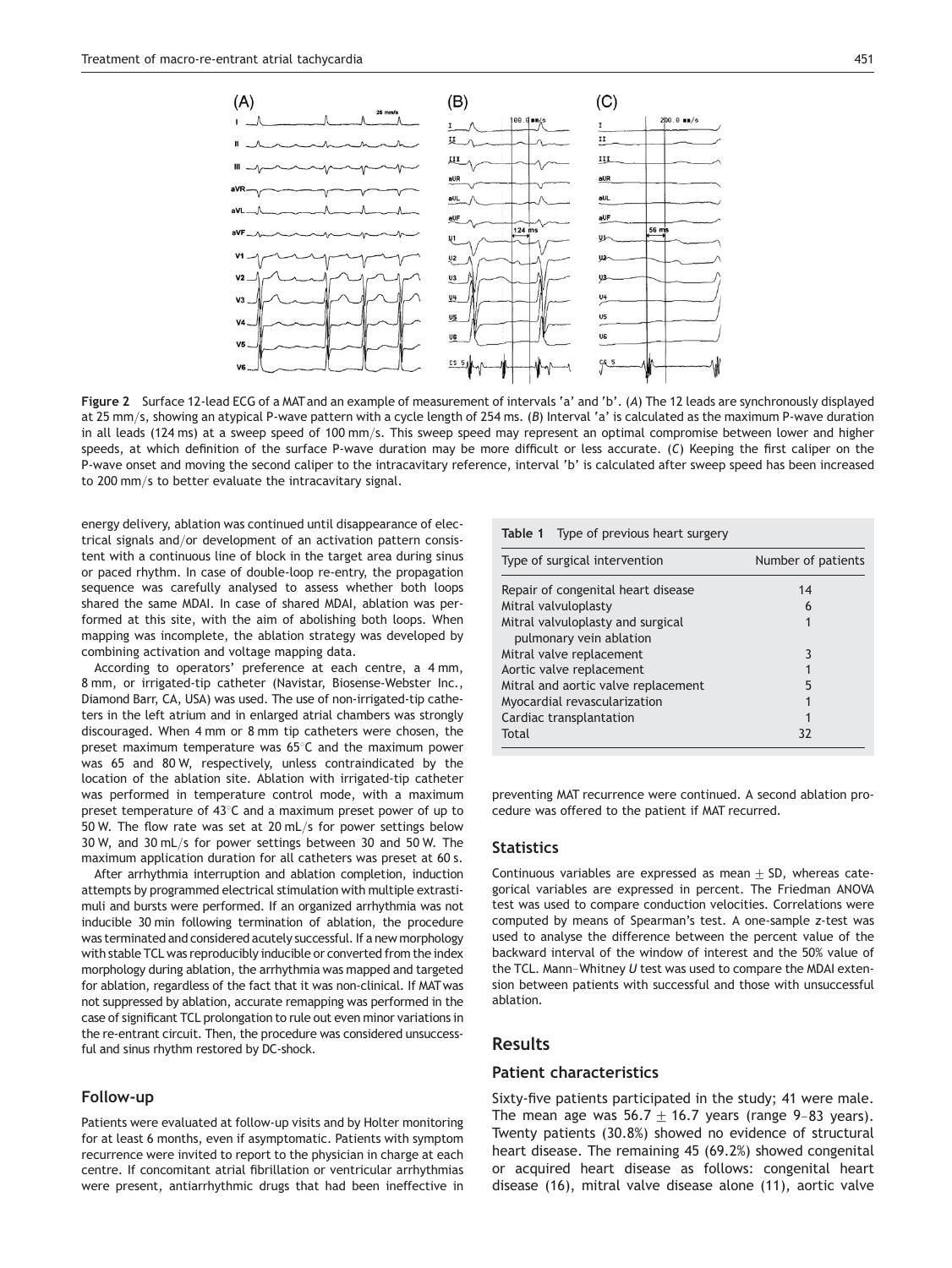disease alone (1), mitral and aortic valve disease (5), hypertensive heart disease (6), ischaemic heart disease (3), dilated cardiomyopathy (2), and previous myocarditis (1). Thirty-two patients (49.2%) had previously undergone heart surgery with single or multiple interventions; the types of interventions are reported in Table 1.

This patient population showed 81 MAT morphologies with mean TCL of 308  $\pm$  68 ms (range 200-515 ms). Other coexisting arrhythmias, which, following protocol, were not considered in the present analysis were atrial fibrillation (10 patients), typical isthmus-dependent atrial flutter (9 patients), coexistence of these two arrhythmias (5 patients), and focal atrial tachycardia (4 patients). Of the 15 patients with atrial fibrillation, 6 had previously undergone ablation in the left atrium; in the others, the arrhythmia was prevented by antiarrhythmic drugs. All of the patients with typical isthmus-dependent atrial flutter underwent ablation of the cavo-tricuspid isthmus in either the present procedure or a previous one. In patients with focal atrial tachycardia, this arrhythmia was reproducibly inducible after ablation of the index MAT. In all these cases, electroanatomic mapping using this setting of the window of interest identified a centrifugally spreading activation pattern from the site of earliest activation, enabling correct diagnosis and successful ablation.

#### Mapping data

In all the MATs, the surface P-wave morphology was clearly identified, and the window of interest could be correctly set. The absolute value of the backward interval ranged from 3 to 280 ms. It represented a highly variable percentage of the TCL, ranging from 1–80%. The percent value of the backward interval significantly  $(P < 0.001)$  differed from the 50% value of the TCL. In the right and left atria, a mean of  $100 + 56$  (range 44-354) and  $101 + 63$  (range 50–305) mapping sites were acquired, respectively.

In 79 of 81 MAT morphologies (97.5%), electroanatomic mapping was completed. Activation mapping covered 95.9  $\pm$  4.3% (range 90-100%) of the TCL. For all 79 morphologies, the electroanatomic map visualized the entire arrhythmia circuit, showing a typical 'head-meets-tail' pattern and clearly identifying the MDAI between anatomic boundaries, lines of double potentials, and/or electrically silent areas (Figure 3). In 23 of 79 (29.1%) morphologies, electroanatomic mapping identified a double-loop re-entry, with both loops sharing the same MDAI, configured in a typical 'figure eight' pattern (Figures 4 and 5). The MAT circuit was located in the right and left atria in 47 and 32 morphologies, respectively (Table 2). The MDAI extension ranged from 5 to 69 mm with a mean of 22.7  $\pm$  14.2 mm. Figures 5-7 show examples of the variable location and extension of the MDAI. In the MDAI, bipolar voltage was  $0.31 \pm 0.32$  mV on average (range 0.06–1.7 mV); 82.4% of the sites had a voltage  $<$  0.5 mV, 11.8% between 0.5 and 1 mV,  $5.8\% > 1$  mV. Conduction velocity across the MDAI was low  $(27 + 13 \text{ cm/s})$  and significantly ( $P < 0.00001$ ) differed from the ones measured along the outer loop (85  $\pm$  33, 76  $\pm$  18, and 82  $\pm$  33 cm/s).

In 22 of 79 MAT morphologies (27.8%), entrainment stimulation was not performed owing to the likelihood of degeneration into atrial fibrillation (16 morphologies) or development of unstable TCL after positioning the mapping catheter on the MDAI (6 morphologies). In the remaining 57 morphologies (72.2%), entrainment stimulation was attempted in the MDAI. In 40 of these 57, it resulted in concealed entrainment, with post-pacing interval equal to the TCL; in 12, stimulation did not result in capture; and in 5, it terminated the arrhythmia, which was subsequently re-inducible.

In 2 of 81 morphologies (2.5%) in 2 centres, mapping was incomplete (77 and 81% of TCL, respectively) due to termination and inducibility prevention by catheter bumping.

## Ablation data

A 4 mm tip, 8 mm tip, and irrigated-tip catheters were used in 7, 4, and 54 patients, respectively. In the two morphologies terminated by catheter bumping, ablation was performed in sinus rhythm, and no arrhythmia was



Figure 3 Electroanatomic mapping of the right atrium during MAT with TCL of 240 ms (12-lead ECG in Figure 8A). In this as well as in the following figures, map view is indicated by the heart icon in the lower left corner. On the activation map, a colour-coded scale from red to purple represents earliest-to-latest activation, whereas on the bipolar voltage map, the scale indicates low-to-preserved voltage. Blue dots indicate a line of double potentials, whereas yellow dots marked by an arrow show the site where concealed entrainment with a postpacing interval equal to the TCL was obtained. (A) In the activation map, the entire TCL is reconstructed with an evident 'head-meets-tail' pattern and an MDAI (enhanced by the red band) between a double-potential line and the tricuspid annulus. (B) The bipolar voltage map shows predominantly preserved voltage, with the exception of the area of the MDAI, which exhibits minimal voltage amplitude with only a narrow band of preserved voltage, close to the site where concealed entrainment was obtained.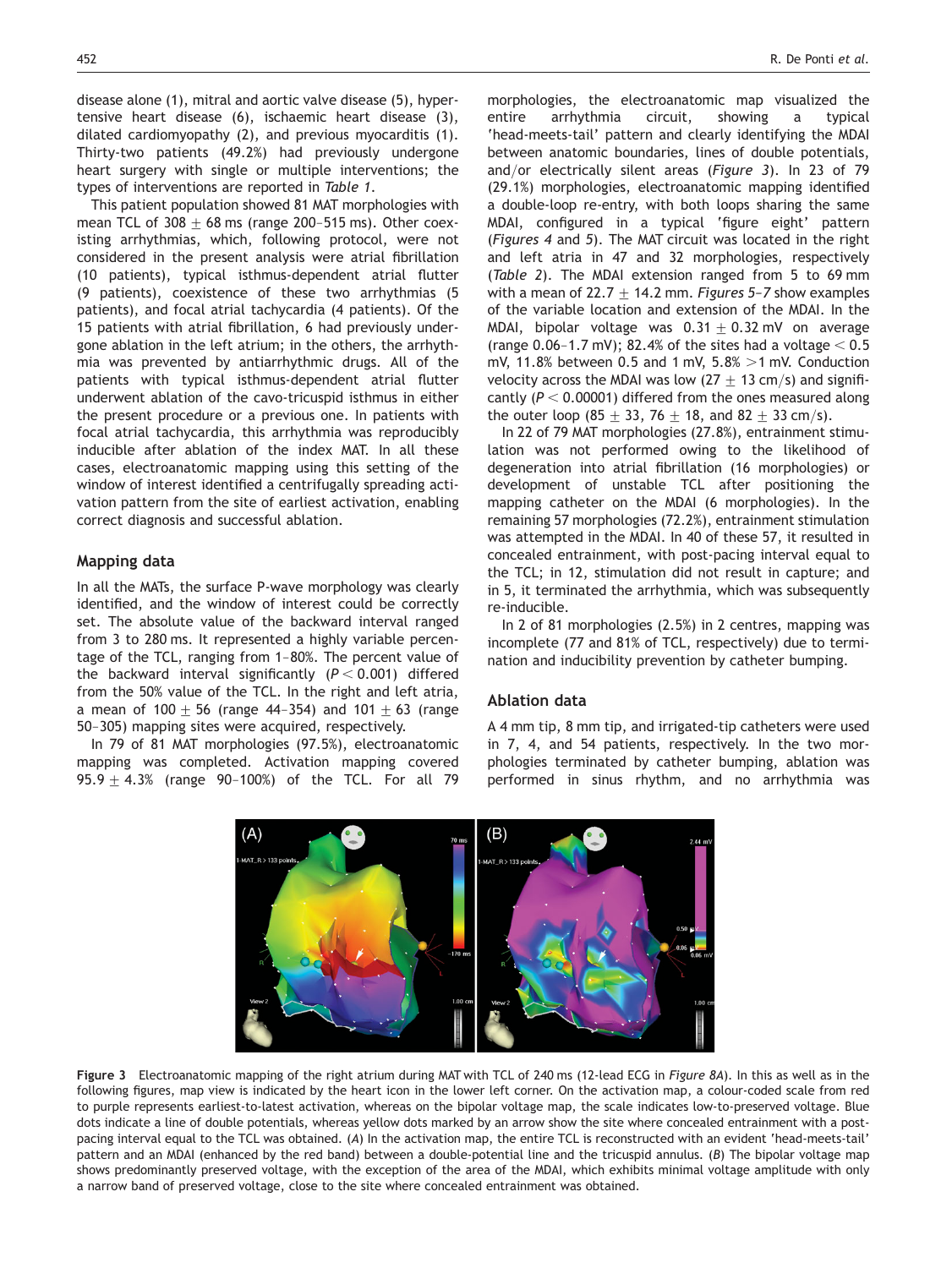

Figure 4 Sequential frames of a propagation map of the tachycardia shown in Figure 3. The propagation wavefronts are represented by the red bands, and the timing in the tachycardia cycle is indicated by the scale on the right-hand side of each frame. It is evident that the tachycardia is sustained by two loops, both sharing the same MDAI in a typical 'figure eight' pattern. After exiting the MDAI (A), the propagation wavefronts separate  $(B)$ , propagate clockwise around the tricuspid annulus and counter-clockwise around the atriotomy  $(C-E)$ , respectively, and collide at the entrance of the MDAI (F). Ablation aimed at the common isthmus abolished both loops and terminated the tachycardia, as reported in Figure 8B.



Figure 5 Electroanatomic mapping of both atria during MAT with TCL of 300 ms in a patient with dilated cardiomyopathy. In this and in the following figures, red dots indicate ablation sites and grey dots electrically silent areas. (A) In the activation map, the MDAI is a narrow channel in the anterior wall of the left atrium, between an area of scar and the mitral annulus. Equal colour distribution counter-clockwise around the mitral annulus and clockwise around the scar indicates, as in Figure 3A, two re-entrant loops with a shared MDAI. Ablation of this area easily abolished the tachycardia. (B) The voltage map shows very low voltage in the MDAI and anterior left atrial wall, with relatively preserved voltage in the remaining left atrium and right atrium.

subsequently inducible. Among the remaining 79 morphologies, 73 (92.4%) were abolished by radiofrequency energy delivery at the MDAI (Figure 8). In 6 of these 73 morphologies (8.2%), following MDAI ablation, the index morphology converted into another MAT without an intervening pause. Mapping of the second morphology identified another MDAI elsewhere located, and its ablation resulted in termination of arrhythmia, with no inducible arrhythmia at the end of the procedure. The mean number of radiofrequency energy applications was  $13.2 \pm 12.4$ , median 10, range 3–45. The number of applications significantly correlated to the isthmus extension ( $r = 0.64$ ;  $P < 0.05$ ); the r-value increased to 0.69 ( $P < 0.05$ ) when only irrigated-tip ablation was considered.

In the remaining 6 of 79 MATs (7.6%), in 6 patients in 4 centres, arrhythmia could not be terminated by ablation. Irrigated-tip and 4 mm tip catheters were used for 5 and 1 of these patients, respectively. Five of these patients had associated heart disease and 4 had previously undergone open-heart surgery. For all six morphologies, the critical role of isthmus identified by electroanatomic mapping was confirmed by entrainment mapping. The average extension of the MDAI was significantly longer (40.6  $\pm$  15.2 mm, range 20–56 mm) than that for the patients with successful ablation  $(21.7 + 13.5$  mm, range 5-69 mm; P-value = 0.032).

During radiofrequency energy delivery on the left aspect of the atrial septum, transient mild prolongation of the A-H interval in sinus rhythm was observed in one patient, with prompt resumption of baseline conduction after application discontinuation. One patient required surgical repair of a small femoral arterio-venous fistula. No other complications were reported.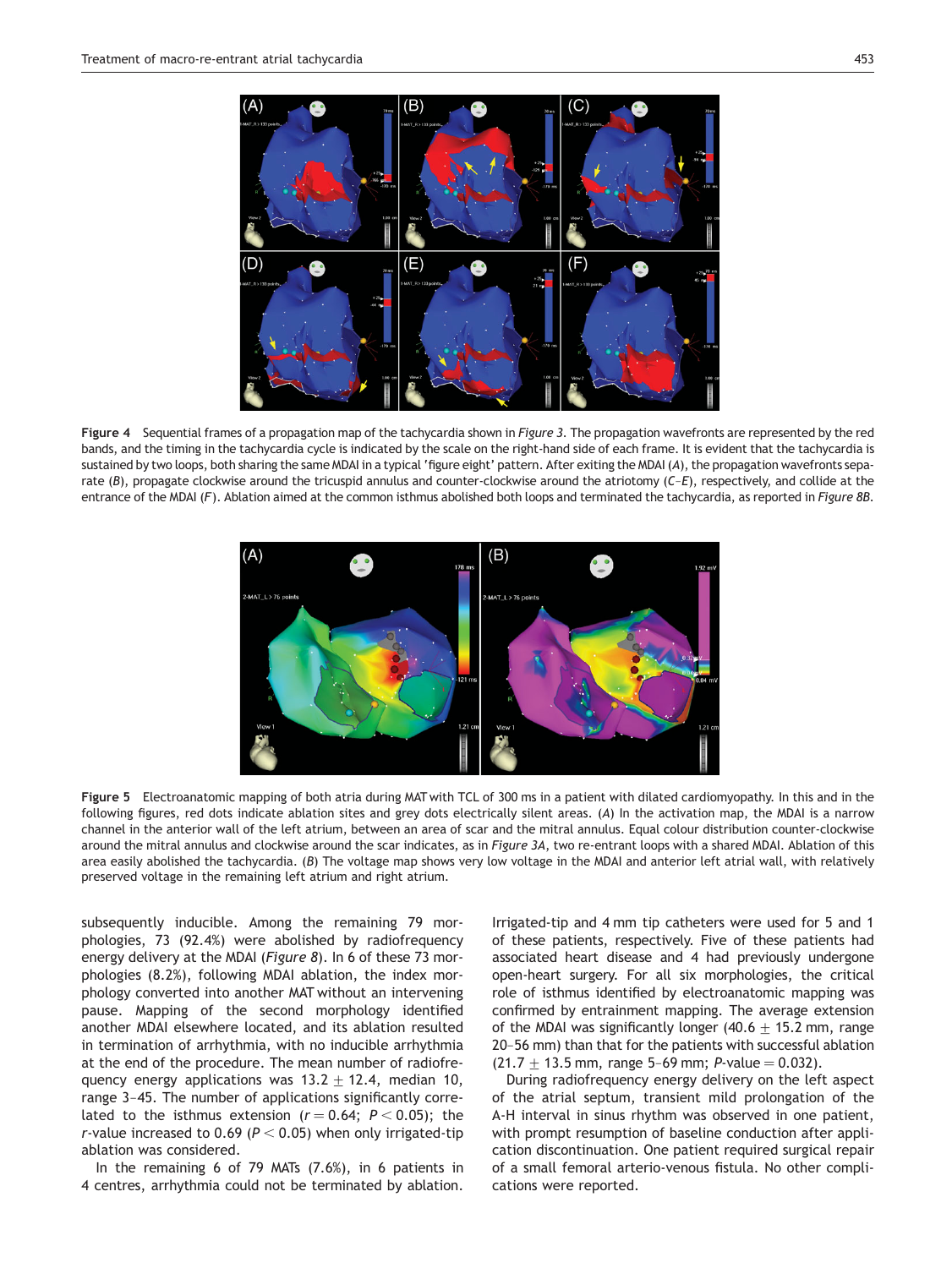# Follow-up

During a mean  $14+4$  month follow-up, 7 of the 59 patients successfully treated (11.8%) experienced arrhythmia recurrence, whereas 4 patients of the 6 unsuccessfully treated (66.6%) had recurrence of the same MAT. Among successfully treated patients experiencing recurrence, 3 (5%) had recurrence of atrial fibrillation responsive to antiarrhythmic drug therapy; the remaining 4 (6.8%) had recurrence of the previously treated MAT (1 patient) or another MAT (3 patients) morphology. In the first patient, a second procedure showed the same arrhythmia circuit and MDAI, previously ablated by a 4 mm tip catheter. In the other three cases, the tachycardia circuit and MDAI differed from the index MAT. Irrigated-tip ablation was successful in abolishing arrhythmias in all four patients.

# **Discussion**

# Main findings

This study prospectively evaluates the efficacy of an approach based on electroanatomic mapping to identify and target the MDAI in consecutive MAT patients with and without structural

| <b>Table 2</b> Location of MDAI in the right and left atria |                        |
|-------------------------------------------------------------|------------------------|
| Location                                                    | Number of morphologies |
| Right atrium                                                | 47                     |
| Anterolateral wall                                          | 30                     |
| Posterior wall                                              | 4                      |
| High right atrium-SVC                                       | 4                      |
| Medial CTI                                                  | 3                      |
| Septum                                                      | 6                      |
| Left atrium                                                 | 32                     |
| Anterior wall, roof                                         | 14                     |
| Area around left PVs                                        | 8                      |
| Area around right PVs                                       | 3                      |
| LIPV-MA isthmus                                             | 4                      |
| Left septum                                                 | 3                      |
| Total                                                       | 79                     |

CTI, cavo-tricuspid isthmus; LIPV, left inferior pulmonary vein; MA, mitral annulus; PVs, pulmonary veins; SVC, superior vena cava.

heart disease and previous surgery. Importantly, typical isthmus-dependent atrial flutter was excluded, since its ablation strategy is obvious. This method proved highly effective in reconstructing the whole arrhythmia circuit and unambiguously identifying the MDAI, whose location and extension may be quite variable both in the right and left atria. A singleablation procedure aimed at the MDAI was successful in the vast majority of cases at abolishing and permanently suppressing the tachycardia circuit. Previous single-centre studies<sup>1,3,7</sup> reported good results with ablation of atypical macro-re-entry using electroanatomic mapping and entrainment mapping with a primarily anatomically based approach so that both systolically and diastolically activated isthmi could be targeted for ablation. Our study shows comparable results in a larger, multicentre series, with a trend towards a higher rate of definition of the re-entry circuit and its target area and less need for repeated procedures, likely due also to the extensive use of irrigated-tip catheters (in 83% of the patients).

# Advantages of this approach

Although this method requires the specific measurement of intervals for each morphology following the identification of the surface P-wave, the window of interest was correctly set in all the MAT morphologies in this patient series. The value of the backward interval of the window of interest, expressed as a percentage of the TCL, was highly variable and significantly different from the 50% value of the TCL, reflecting variability in the activation time of the reference signal during MAT. This implies that an empirical definition of the window of interest, such as 50% of the TCL for both backward and forward intervals, may not be the best method to chronologically analyse the course of re-entry and identify and target the MDAI, using electroanatomic mapping. Conversely, the setting of the window of interest used in this study allows reconstruction of an unambiguous activation map, in which each colour identifies a given activation time, regardless of the TCL and re-entry course. This results in a clear 'head-meets-tail' pattern with precise identification of the MDAI, which may present a variable extension, but invariably shows low amplitude potentials and slow



Figure 6 Electroanatomic mapping of the left atrium during MAT with TCL of 450 ms in a patient with previous surgical mitral valvuloplasty. Tubes indicate left superior (blue), inferior (purple), and right superior (red) pulmonary veins. (A) The activation map shows a clear 'head-meets-tail' pattern, with the MDAI localized between the left superior pulmonary vein and the mitral annulus. The extension of this area is 37 mm. (B) Voltage mapping shows diffuse, very low voltage, especially in the anterior wall.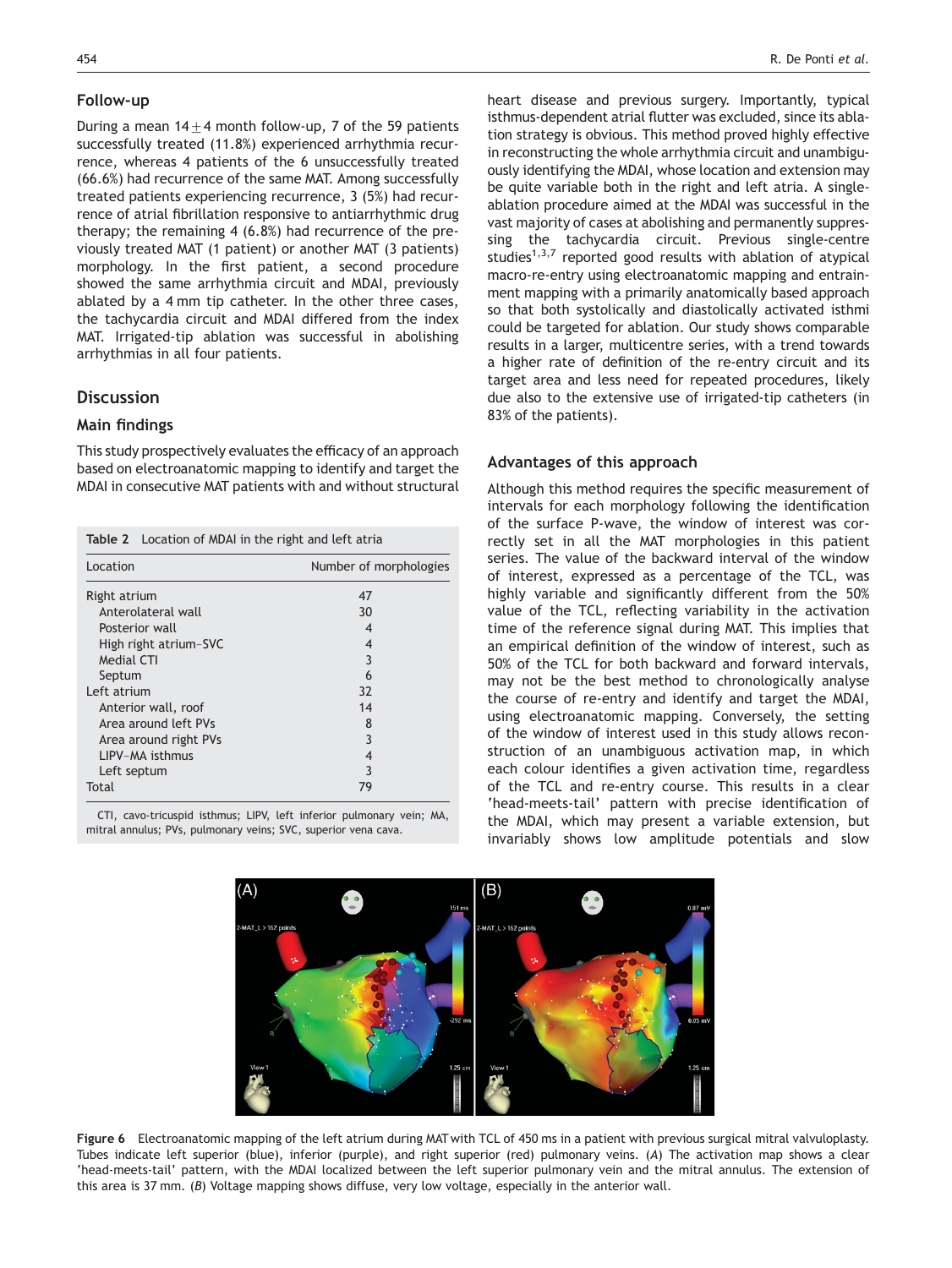sion of the MDAI.

conduction. This characterizes the MDAI as the weakest part of the re-entrant circuit, and, therefore, a potentially ideal site for ablation. Moreover, if not ablated, the MDAI may serve as slow conduction area for other MATs, once the index morphology has been abolished by resecting an isthmus, anatomically critical for re-entry. Finally, since in the present study there was a correlation between the number of applications required for isthmus ablation and isthmus extension, it can be generally assumed that difficulty ablating a given morphology can be estimated after mapping and before the ablation by measuring the extension of the MDAI. In our series, unsuccessfully treated morphologies showed a significantly longer exten-

The second advantage of this approach is that the identification of the ablation target is not strictly dependent on entrainment mapping. In fact, even in the cases for which entrainment mapping was not possible or was not performed, we found that using electroanatomic mapping with this setting of the window of interest, a protected isthmus of mid-diastolic activation could be identified and successfully ablated with tachycardia termination in the vast majority of the cases. In any case, concealed entrainment confirmed the critical role of the MDAI, identified as the target by electroanatomic mapping, in all the cases in which it could be tested (51% of the morphologies). In the remaining morphologies, electrical stimulation resulted in no capture (15%) or arrhythmia termination (6%), or was



Figure 7 Electroanatomic mapping of the left atrium during MAT with TCL of 300 ms in a patient with prior catheter ablation in the left atrium for atrial fibrillation. Tubes indicate right pulmonary veins. (A) In the activation map, the MDAI corresponds to the conduction gap in a linear lesion (grey dots) between the mitral annulus and the right superior vein. Although this area was difficult to reach, only four applications of radiofrequency energy were needed to permanently abolish the MAT. (B) Voltage mapping shows very low amplitude in the MDAI.



Figure 8 (A) Twelve-lead ECG of the MAT shown in Figures 3 and 4. P-wave is positive in the inferior, lateral, and V2-V6 leads and negative in V1. (B) Intracavitary signals upon tachycardia termination by ablation. From top to bottom, lead I, bipolar signals from the crista terminalis catheter (CT5–CT1, from the upper to the lower part), from the distal and proximal electrode pairs of the ablation catheter (ABLd and ABLp), and from the coronary sinus catheter (CS5–CS1, from proximal to distal) are displayed. During tachycardia, the activation sequence is from the lower to the upper part of the crista terminalis and from proximal to distal coronary sinus. After sequential radiofrequency energy application from posterior to anterior along the MDAI (Figure 3), the ablation catheter is positioned close to the tricuspid annulus (ventricular deflection is evident in ABLd) to ablate the remaining area of MDAI. During energy application, re-entry is terminated in the lower part of the crista terminalis (blocking propagation from CT1 to CT2–5), and a line of transverse conduction block in the crista terminalis is confirmed by double potentials separated by  $>100$  ms (indicated by arrows) in CT4 and CT5 in the first sinus beat.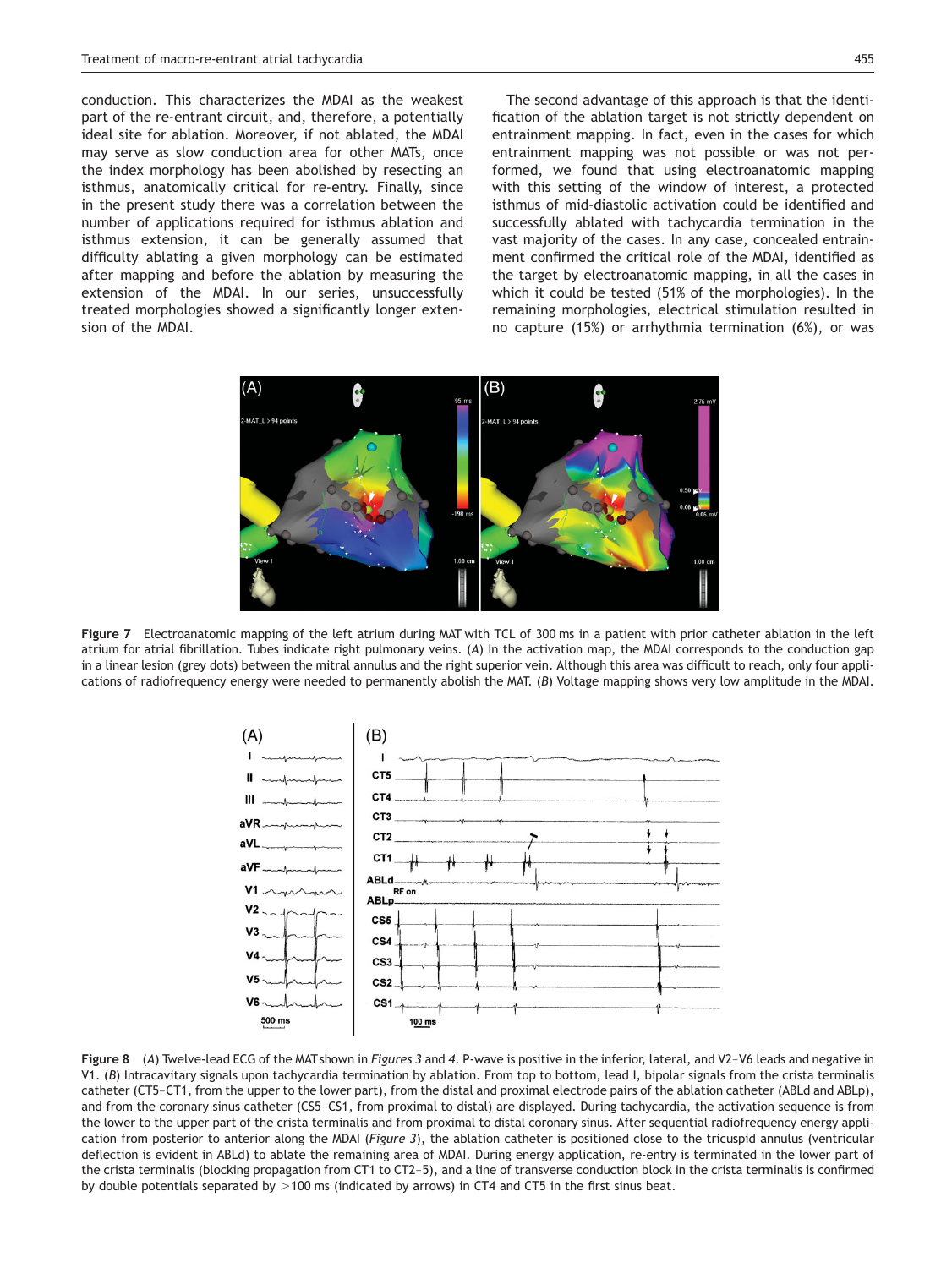not performed (28%). This limitation of entrainment mapping for MAT is in agreement with previous studies, $1,6,7,8$  in which, owing to arrhythmia degeneration or termination, the technique could not be systematically used to electrophysiologically define the critical isthmus.

The third advantage of this approach is represented by the finding that in double-loop, re-entry identification and ablation of an MDAI shared by both loops led to arrhythmia abolition with a single ablation line. This strategy appears more parsimonious, sparing ablation and mapping time compared with separate targeting of each loop. In fact, typical isthmus-dependent atrial flutter, in half of the cases<sup>9</sup> archetypal of dual-loop re-entry (around the tricuspid annulus and the inferior cava, respectively) with a shared MDAI, is targeted only at the cavo-tricuspid isthmus. In our series as in a previous study, $8$  double-loop re-entry accounts roughly for one-third of all morphologies, although the reported prevalence of multiple re-entrant loops has varied from 6 to 74% in different studies.  $3,4,7$  Although the case of two independent loops, each one with its own MDAI, cannot be excluded, our data suggest that double-loop re-entry with a shared MDAI is by far more common.

# Clinical implications

This data suggest that in MAT, an approach based on identification and target of the MDAI simplifies mapping and ablation of atrial atypical macro-re-entrant circuit, resulting in a favourable outcome after a single procedure, even in cases with relevant heart disease and prior surgery.

The prevalence of concomitant atrial fibrillation in our patient series was  ${\sim}{25\%},$  comparable with that observed in other studies. $3,4$  Since atrial fibrillation was responsive to prior ablation or antiarrhythmic drug therapy, the clinical benefit of MAT ablation persists.

Finally, although both previous studies and this one reported findings from a limited patient series, it can be presumed from current clinical practice that atypical MAT is not as rare as it might seem. Improved clinical observation, extensive use of antiarrhythmic drugs, and left atrial ablation for atrial fibrillation could together increase the incidence of documented MAT and with it the need for treatment.

# Limitations

Electroanatomic mapping requires sequential sampling of a considerable number of sites. During the course of the procedure, the arrhythmia might change or become unstable. Nevertheless, occurrence of such modifications was observed in very few cases in our study and with limited consequence. Occurrence can be further limited by making mapping of the MDAI the last step of chamber mapping. Sequential electroanatomic mapping is not possible in MAT with irregular cycle, but this type of arrhythmia was not observed in our patient series, even as an induced morphology after ablation of the index MAT.

In this study, the extensive use of an irrigated-tip catheter may have contributed to successful ablation and the good clinical outcome. In fact, the use of irrigated-tip catheters proved highly effective for ablation of MAT in congenital heart disease patients.<sup>10</sup> However, the prevalence of congenital heart disease patients in our series is limited (24.6%), and irrigated ablation may be of less dramatic benefit than expected when evaluated in a prospective randomized way.<sup>11</sup>

The mean MAT cycle length in our series, as in previous studies,<sup>1,3,7</sup> was > 300 ms (308  $\pm$  68 ms), and the lower value (200 ms) of the range of the TCL was encountered only in one morphology. Therefore, difficulties in calculating intervals 'a' and 'b' and therefore in setting the window of interest in arrhythmias with a very short cycle length and atrial activation configuring in a continuous waving pattern on surface ECG in multiple leads cannot be excluded.

The present study does not assess the superiority of the presented method to the previously described method on the basis of electroanatomic mapping using an arbitrary setting of the window of interest, entrainment mapping, and ablation of an anatomically or functionally defined isthmus. To this purpose, a randomized study should be undertaken. The present study was designed as a descriptive study to evaluate in a multicentre way the applicability and the clinical impact of the presented method, expected to simplify the procedure in MAT patients, mainly because (i) re-entry is invariably targeted at the MDAI, the weakest part of the circuit in the vast majority of the cases on the basis of the findings in this area of delayed conduction velocity and low amplitude potentials observed in our series, (ii) the use of entrainment mapping is not strictly necessary to identify the course of re-entry and the target area, and (iii) dual-loop re-entry is targeted at the shared MDAI with a single ablation line.

#### Acknowledgements

The authors express their gratitude to Gabriele Fischetto and Andrea Lenzi for their help in study design and to Sergio Ghiringhelli for data management and statistical analysis.

## Appendix

The following physicians are also investigators in the SWEET study: Raffaella Marazzi, Fabrizio Caravati (Varese), Pietro Turrini (Camposampiero), Franco Zoppo (Mirano), Massimiliano Marini (Trento), Alfredo Vicentini (Peschiera del Garda), Fabio Quartieri (Reggio Emilia), Massimo Silvetti (Roma), Leonardo Coro' (Conegliano Veneto), Carlo Bonanno (Vicenza), Vittorio Calzolari (Treviso).

#### References

- 1. Jaïs P, Shah DC, Haïssaguerre M, Hocini M, Peng JT, Takahashi A et al. Mapping and ablation of left atrial flutters. Circulation 2000;101: 2928–34.
- 2. Triedman JK, Alexander ME, Berul CI, Bevilacqua LM, Walsh EP. Electroanatomic mapping of entrained and exit zones in patients with repaired congenital heart disease and intra-atrial reentrant tachycardia. Circulation 2001;<sup>103</sup>:2060–5.
- 3. Ouyang F, Ernst S, Vogtmann T, Goya M, Volkmer M, Schaumann A et al. Characterization of reentrant circuits in left atrial macroreentrant tachycardia: critical isthmus block can prevent atrial tachycardia recurrence. Circulation 2002;<sup>105</sup>:1934–42.
- 4. Tanner H, Lucak P, Schwick N, Fuhrer J, Pedersen AK, Hansen PS et al. Irrigated-tip catheter ablation of intraatrial reentrant tachycardia in patients late after surgery of congenital heart disease. Heart Rhythm 2004;<sup>1</sup>:268–75.
- 5. Irtel TA, Delacrétaz E. Intra-atrial reentrant tachycardia with ambiguous data from activation mapping: what to do next? Heart Rhythm 2005;2: 780–1.